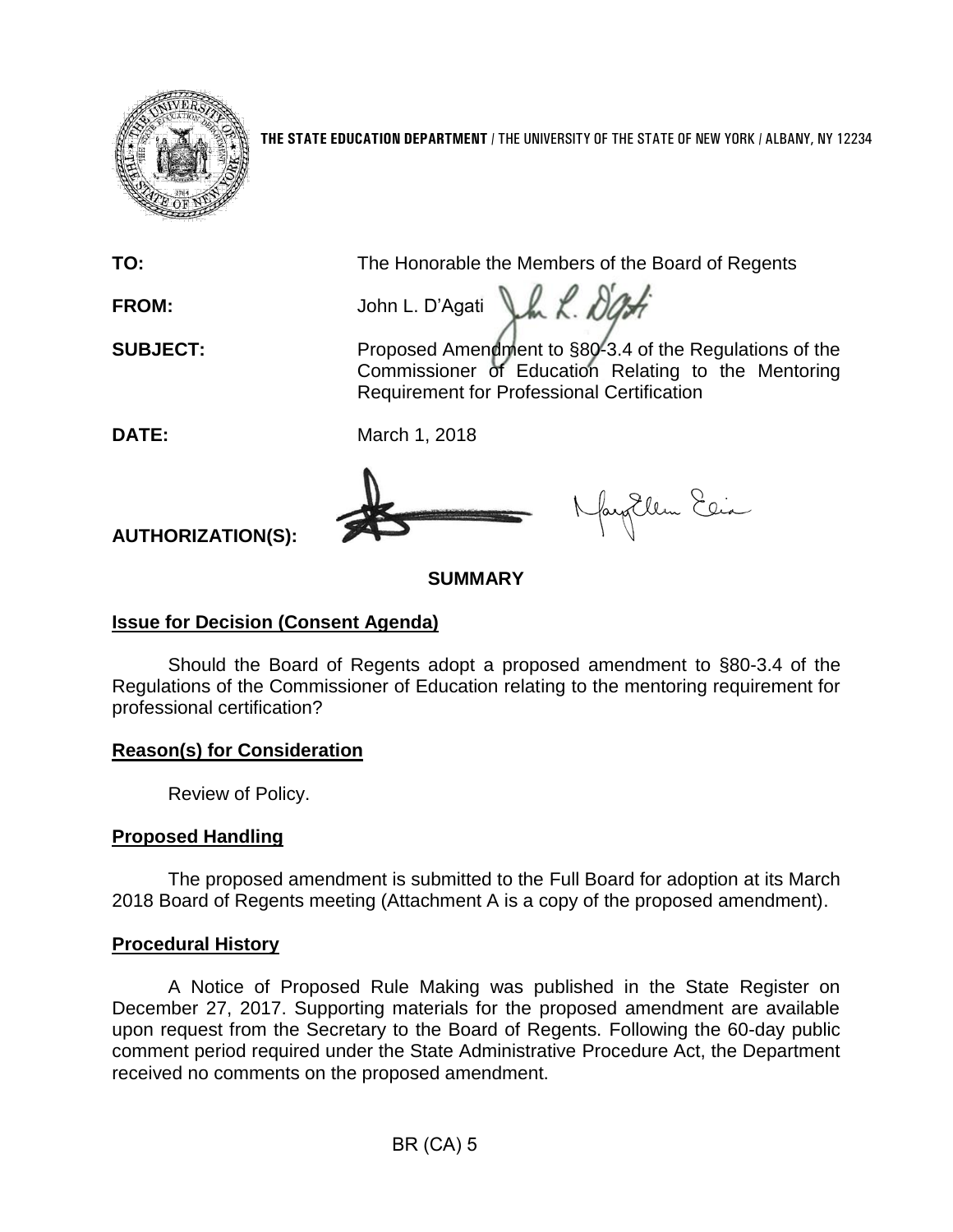### **Background Information**

Section 80-3.4 of the Regulations of the Commissioner of Education outlines the requirements for candidates seeking a professional certificate in the classroom teaching service. One of these requirements is that candidates must complete three years of teaching experience and, as part of that experience, participate in a mentored program during the first year of employment. Mentoring programs provide support for new teachers in order to ease the transition from teacher preparation to practice. The goals of mentoring programs include increasing the retention and skills of new teachers.

#### **Proposed Amendment**

Requiring teachers to complete a mentoring program during their first year of teaching is critical for their professional development. The current regulation requires mentoring to take place during the first year of employment. However, some teachers are hired late in the academic year, giving them only until the end of the academic year to engage in a mentoring program. The proposed amendment would change the mentoring requirement from the first year of employment to the first 180 school days of employment, which is equivalent to an academic year. This change would enable new teachers who are hired late in the academic year to have the same amount of time to participate in a mentoring program as new teachers who begin teaching on the first day of the academic year. The proposed amendment is also consistent with one of the policy recommendations in New York State's approved ESSA plan.

### **Related Regents Items**

#### [December 2017](http://www.regents.nysed.gov/common/regents/files/1217hed2.pdf)

(http://www.regents.nysed.gov/common/regents/files/1217hed2.pdf)

#### **Recommendation**

Department staff recommends that the Board of Regents take the following action:

VOTED: That §80-3.4 of the Regulations of the Commissioner of Education be amended as submitted, effective March 28, 2018.

#### **Timetable for Implementation**

If adopted at the March 2018 meeting, the proposed amendment will become effective on March 28, 2018.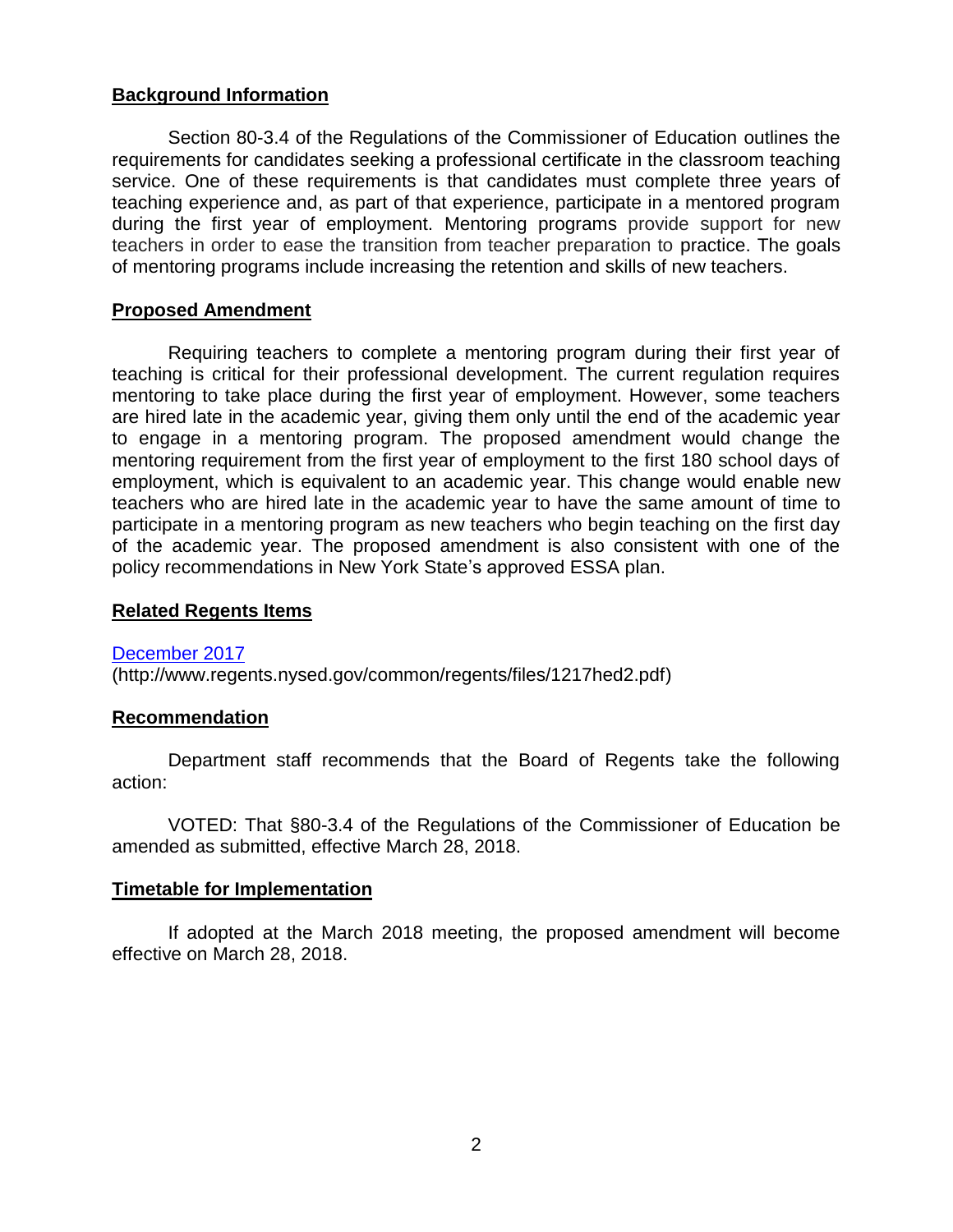#### AMENDMENT TO THE REGULATIONS OF THE COMMISSIONER OF EDUCATION

Pursuant to Education Law sections 101, 207, 210, 215, 305, 3001, 3004 and 3009.

Section 80-3.4 of the Regulations of the Commissioner shall be amended to read as follows:

 $(a)$ ...

(b) Requirements for professional certificates in all titles in classroom teaching service, except in a specific career and technical subject within the field of agriculture, business and marketing, family and consumer sciences, health, a technical area, or a trade (grades 7 through 12).

The candidate shall meet the requirements in each of the following paragraphs:

 $(1)$  . . .

(2) Teaching experience. The candidate shall successfully complete three school years of teaching experience, or its equivalent. The candidate who completes this requirement in total or part through teaching in New York public schools shall be required to participate in a mentored program in the first [year] 180 school days of employment, as prescribed in Part 100 of this Title, unless the candidate has successfully completed two years of teaching experience prior to such teaching in the public schools.

 $(3)$  . . .

(c) Requirements for professional certificates in a specific career and technical subject (grades 7 through 12). The candidate shall meet the requirements for the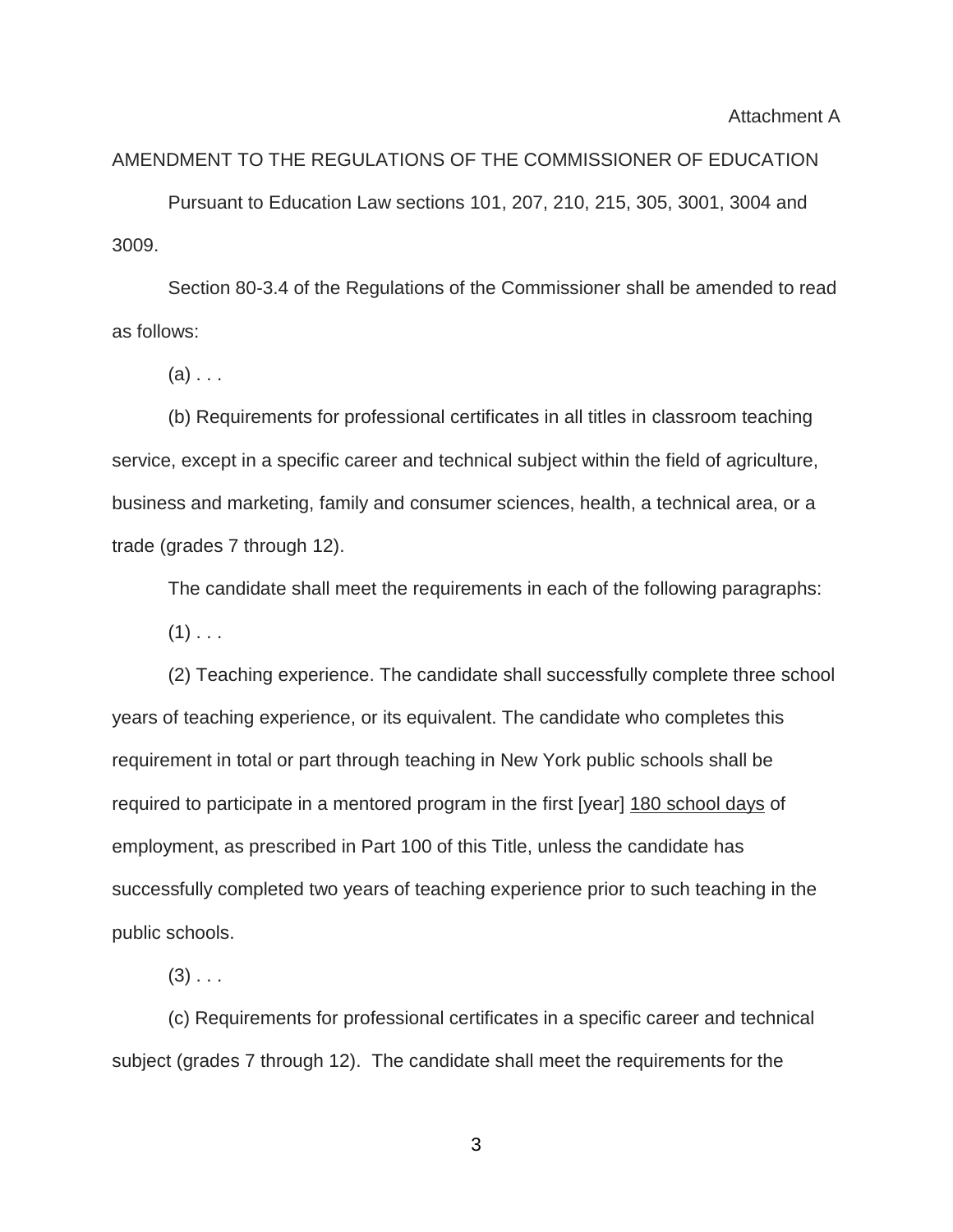professional certificate by successfully completing the requirements in paragraphs (1) through (8) of this subdivision, as applicable.

(1) Option A. The requirements of this paragraph are applicable to candidates who seek a professional certificate and who hold an associate degree or its equivalent. The candidate shall meet the requirements for the professional certificate in each of the following subparagraphs:

 $(i)$  . . .

(ii) Teaching experience. The candidate shall successfully complete three school years of teaching experience, or its equivalent. The candidate who completes this requirement in total or part through teaching in New York public schools shall be required to participate in a mentored program in the first [year] 180 school days of employment, as prescribed in Part 100 of this Title, unless the candidate has successfully completed two years of teaching experience prior to such teaching in the public schools.

 $(iii)$  . . .

(2) Option B. The requirements of this paragraph are applicable to candidates who seek a professional certificate and do not possess an associate degree or its equivalent. This option shall not be available in specific family and consumer science, business and marketing, and technical subject titles. The candidate shall meet the requirements in each of the following subparagraphs:

 $(i)$  . . .

(ii) Teaching experience. The candidate shall successfully complete three school years of teaching experience, or its equivalent. The candidate who completes this requirement in total or part through teaching in New York public schools shall be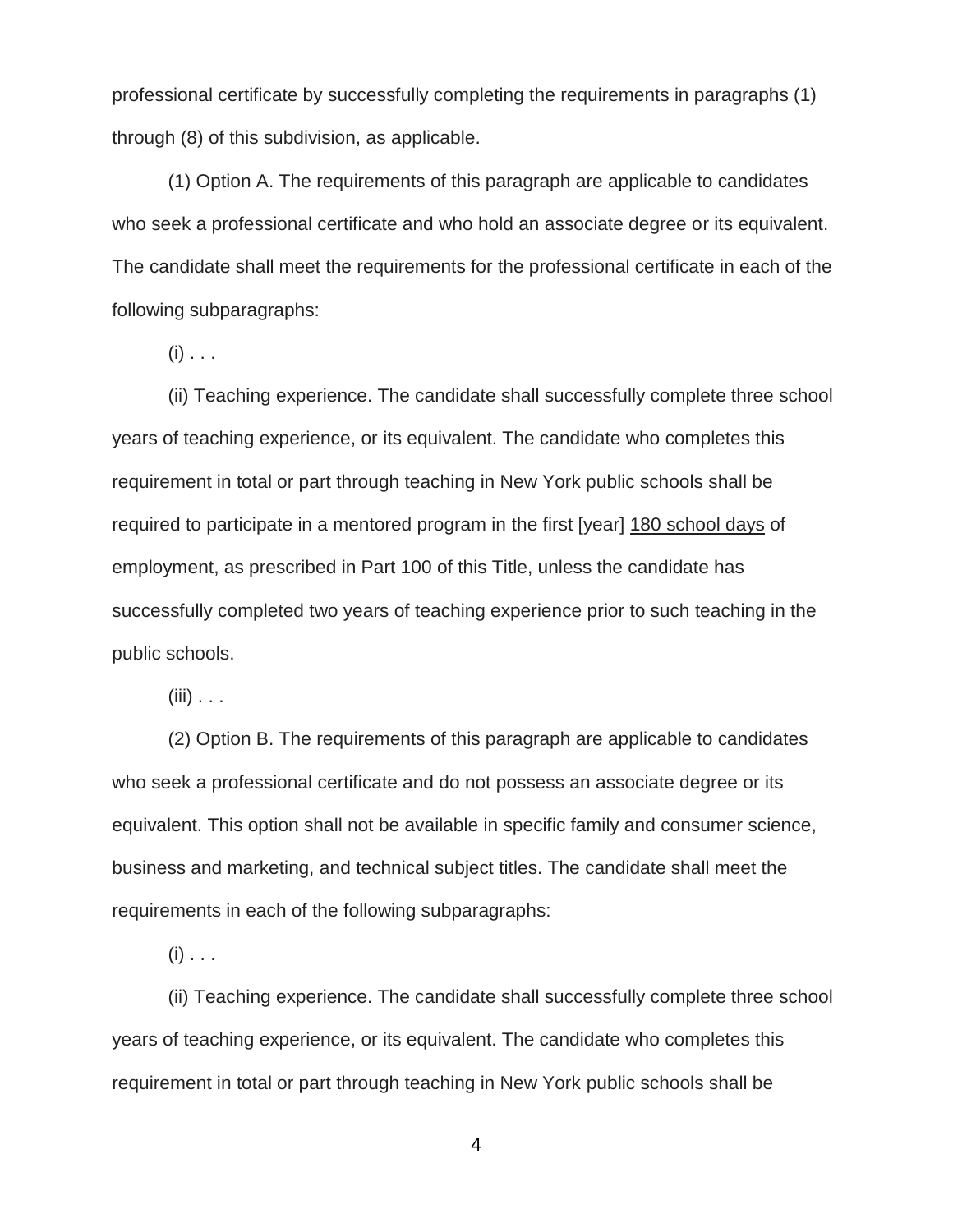required to participate in a mentored program in the first [year] 180 school days of employment, as prescribed in Part 100 of this Title, unless the candidate has successfully completed two years of teaching experience prior to such teaching in the public schools.

 $(iii)$  . . .

(3) Option C. The requirements of this paragraph are applicable to candidates who seek a professional certificate and who hold an associate degree or its equivalent in the career and technical field in which a certificate is sought and who have had at least two years of satisfactory teaching experience, at the post-secondary level, in the certificate area to be taught or in a closely related subject acceptable to the department. The candidate shall meet the requirements in each of the following subparagraphs:

 $(i)$  . . .

(ii) Teaching experience. The candidate shall successfully complete three school years of teaching experience, or its equivalent. The candidate who completes this requirement in total or part through teaching in New York public schools shall be required to participate in a mentored program in the first [year] 180 school days of employment, as prescribed in Part 100 of this Title, unless the candidate has successfully completed two years of teaching experience prior to such teaching in the public schools.

 $(iii)$  . . .

(4) Option D. The requirements of this paragraph are applicable to candidates who seek a professional certificate and who hold a full license as a teacher issued by the department pursuant to section 126.6(f) of this Title in the career and technical field in which a certificate is sought and who have two years of satisfactory teaching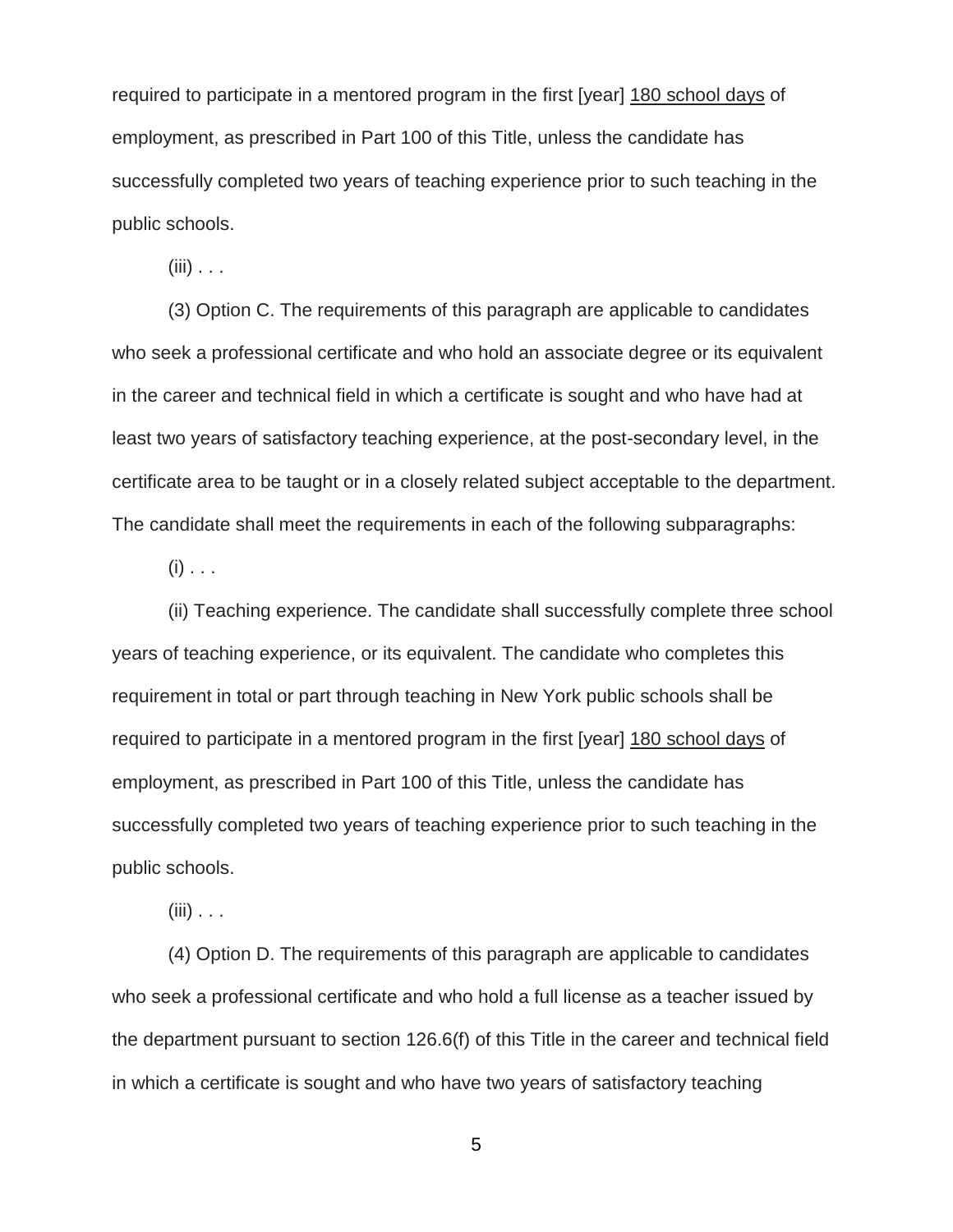experience under a full license issued by the department pursuant to section 126.6(f) of this Title in a licensed private career school in the certificate area under such license, or in a closely related subject area acceptable to the department. The candidate shall meet the requirements in each of the following subparagraphs:

 $(i)$  . . .

(ii) Teaching experience. The candidate shall successfully complete three school years of teaching experience, or its equivalent. The candidate who completes this requirement in total or part through teaching in New York public schools shall be required to participate in a mentored program in the first [year] 180 school days of employment, as prescribed in Part 100 of this Title, unless the candidate has successfully completed two years of teaching experience prior to such teaching in the public schools.

 $(iii)$  . . .

(5) Option G. The requirements of this paragraph are applicable to candidates who seek a professional certificate and who hold an industry acceptable credential in the certificate area taught or in a closely related subject area acceptable to the department or receive a satisfactory passing score on an industry accepted career and technical education examination that demonstrates mastery in the career and technical education subject for which a certificate is sought or a closely related area as approved by the department through a request for qualifications process; and have at least two years of acceptable work experience in the certificate area to be taught or in a closely related subject area acceptable to the department. The candidate shall meet the requirements in each of the following subparagraphs:

 $(i)$  . . .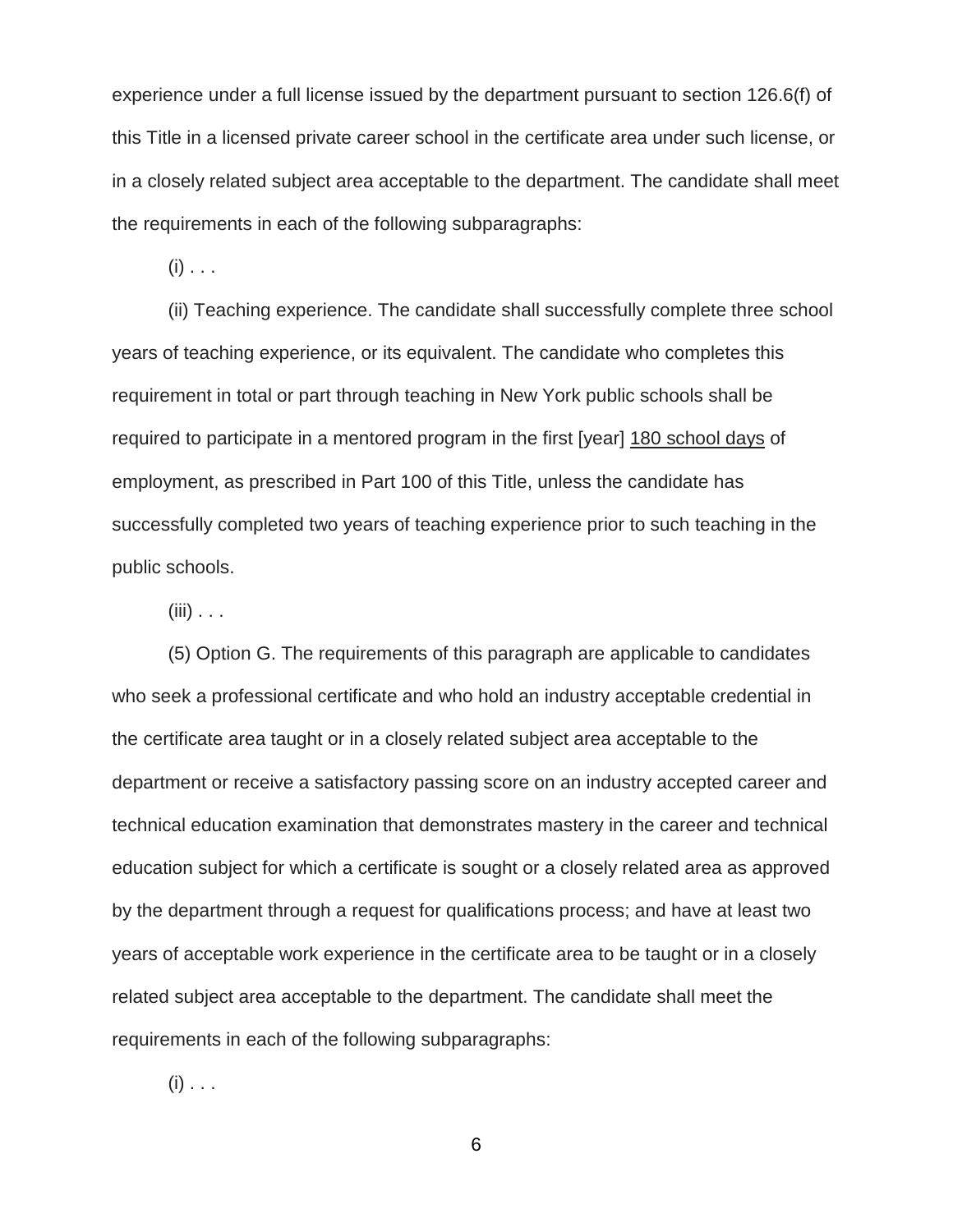(ii) Teaching experience. The candidate shall successfully complete three school years of teaching experience, or its equivalent. The candidate who completes this requirement in total or part through teaching in New York public schools shall be required to participate in a mentored program in the first [year] 180 school days of employment, as prescribed in Part 100 of this Title, unless the candidate has successfully completed two years of teaching experience prior to such teaching in the public schools.

 $(iii)$  . . .

(6) Option H. The requirements of this paragraph are applicable to candidates who seek a professional certificate and who completed an approved career and technical education program registered pursuant to section 52.21 of this Title or its equivalent in the certificate area to be taught or in a closely related subject area acceptable to the department; and have either at least one year of acceptable work experience in the certificate area to be taught or in a closely related subject area acceptable to the department or receive a satisfactory passing score on an industry accepted career and technical education examination that demonstrates mastery in the career and technical education subject sought or in a closely related area approved by the department through a request for qualifications process. The candidate shall meet the requirements in each of the following subparagraphs:

 $(i)$  . . .

(ii) Teaching experience. The candidate shall successfully complete three school years of teaching experience, or its equivalent. The candidate who completes this requirement in total or part through teaching in New York public schools shall be required to participate in a mentored program in the first [year] 180 school days of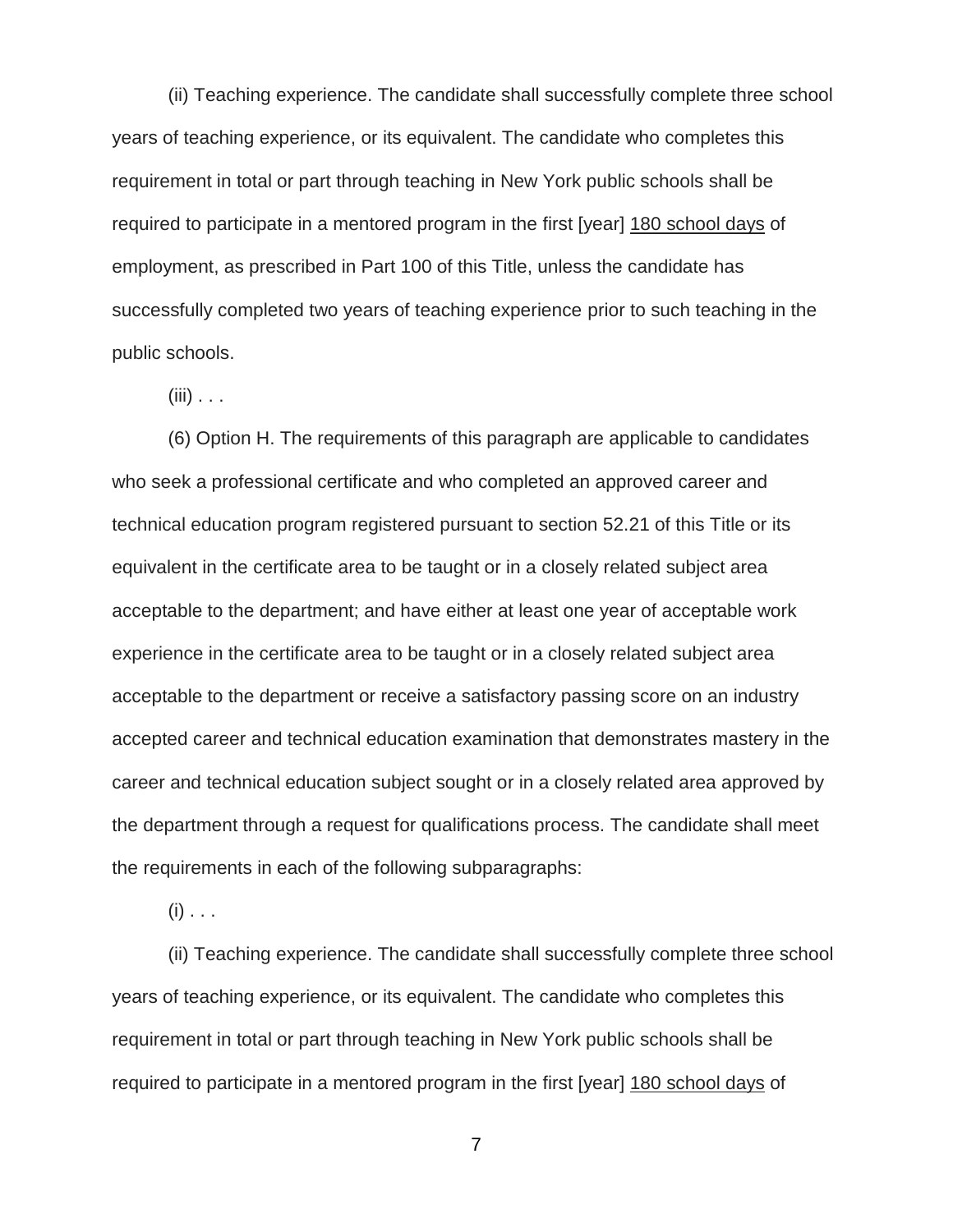employment, as prescribed in Part 100 of this Title, unless the candidate has successfully completed two years of teaching experience prior to such teaching in the public schools.

 $(iii)$  . . .

(7) Option I. The requirements of this paragraph are applicable to candidates who seek a professional certificate and who are currently certified as a teacher in grades 7-12 in any subject area acceptable to the department, and who either hold an industry related credential in the career and technical education subject to be taught or in a closely related subject area, as determined by the department, or have two years of satisfactory work experience in the certificate area taught, or in a closely related subject area, as determined by the department. The candidate shall meet the requirements in each of the following subparagraphs:

 $(i)$  . . .

(ii) Teaching experience. The candidate shall successfully complete three school years of teaching experience, or its equivalent. The candidate who completes this requirement in total or part through teaching in New York public schools shall be required to participate in a mentored program in the first [year] 180 school days of employment, as prescribed in Part 100 of this Title, unless the candidate has successfully completed two years of teaching experience prior to such teaching in the public schools.

 $(iii)$  . . .

(8) Option J. The requirements of this paragraph are applicable to candidates who seek a professional certificate and possess a bachelor's degree or higher, in the career and technical field in which a certificate is sought, or in a closely related subject